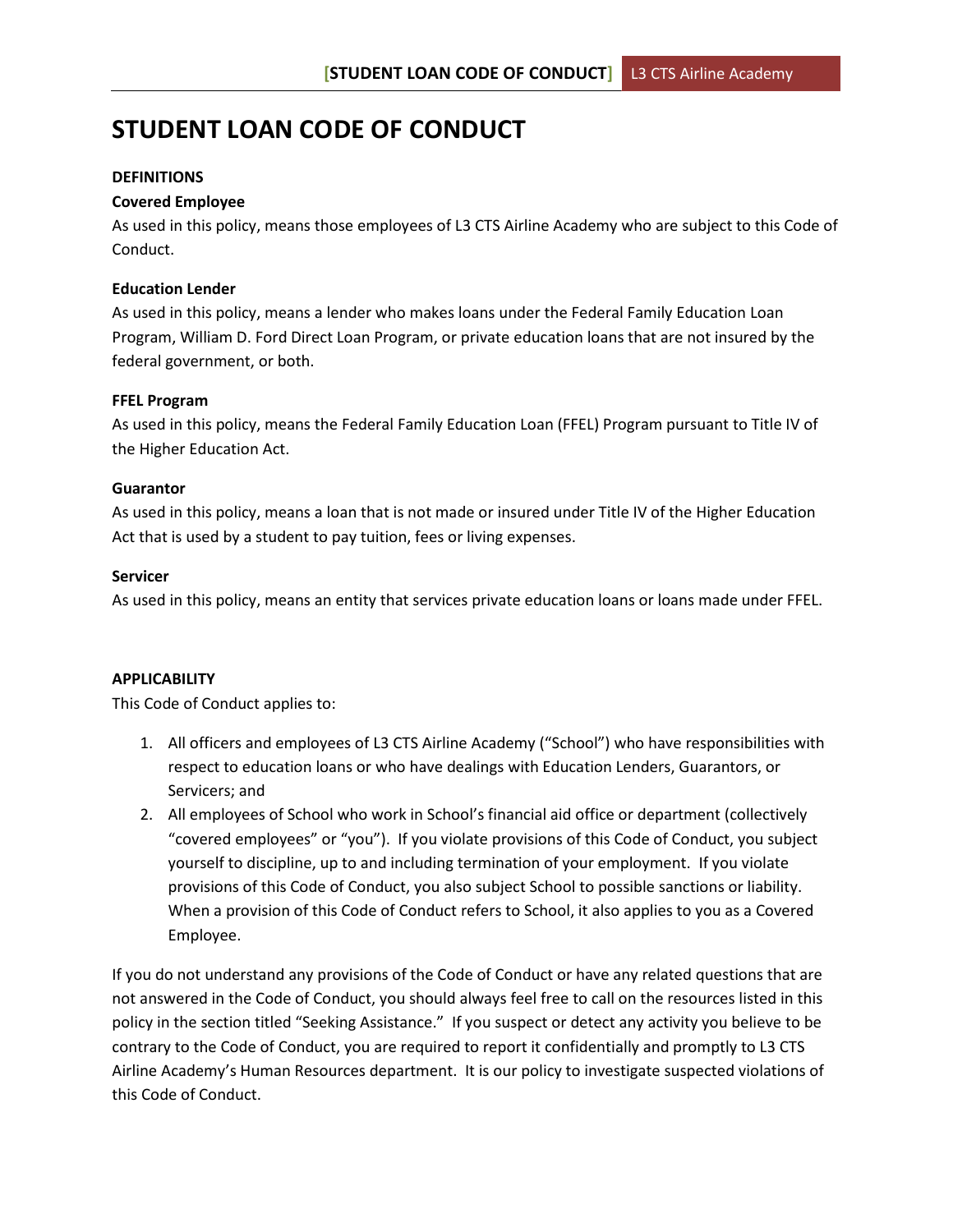#### **CONFLICTS OF INTEREST**

A conflict of interest exists when you personal situation interferes with your judgment and makes you unable to act in the best interest of School or the students of School.

As a Covered Employee, you must avoid conflicts of interest. Accordingly, you must comply with the specific rules below that address conflicts of interest in the area of student loans and your interactions with Education Lenders, Guarantors, and Servicers:

- You must avoid actual and potential conflicts of interest between your duties and responsibilities at School and your dealings with Education Lenders, Guarantors and Servicers who play any role in student financial aid at School.
- You must not accept any fees, payments or other financial benefits from any Education lender, Guarantor or Servicer, except as otherwise specifically described in this Code of Conduct.
- You may not serve as a paid or unpaid member of a Board of Directors of an Education Lender, Guarantor or Servicer without advance written approval from L3 CTS Airline Academy's corporate officers.
- You may not serve as a paid or unpaid consultant or employee for an Education lender, Guarantor or Servicer.
- You may not serve on an Education Lender's Advisory Board without advance written approval from L3 CTS Airline Academy's corporate officers.

#### **GIFTS AND BUSINESS COURTESIES**

- You may not accept or solicit gifts from any Education Lender, Guarantor or Servicer. "Gift" is broadly defined to include anything of more than a nominal value (more than \$50), and includes gifts of services, transportation, lodging or meals, whether provided in kind, by payment of a ticket, payment in advance, or reimbursement after the expense has been incurred. If you are offered a gift by an Education Lender, Guarantor or Servicer, you must decline the offer of a gift. Your family members and close friends should not accept gifts from an Education Lender, Guarantor or Servicer if you have any reason to believe or suspect that the gift was offered to a family member or close friend of yours because of your position with School.
- You may, however, accept food, refreshment, training or informational material provided as part of training by an Education Lender, Guarantor or Servicer provided the training or informational material is designed to improve the service of the Education Lender, Guarantor or Servicer, and provided the training contributes to your professional development.
- If you are invited by a Lender, Guarantor or Servicer to a meal, entertainment event or drinks, you must pay for your own expenses. If appropriate, you may request reimbursement from School for reasonable expenses that you personally occur.
- A "gift" does not include standard materials, activities or programs on issues related to a loan product, default aversion, debt management or financial literacy, such as a brochure, a workshop or training, provided that students are informed of the name of any Education Lender, Guarantor or Servicer that assisted in preparing or providing such materials, activities or programs. Printed materials must contain the name of the Education Lender, Guarantor or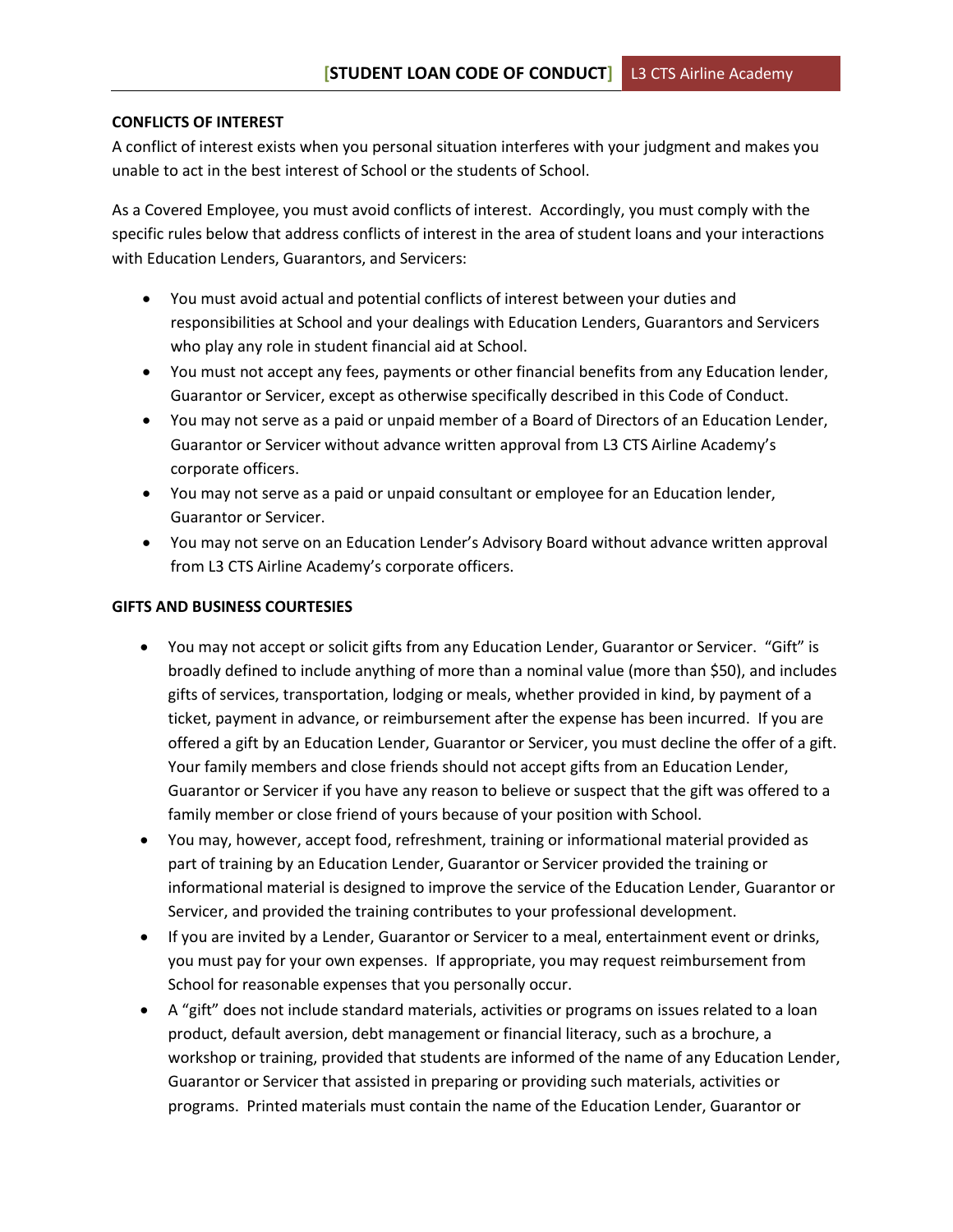Servicer that provided such materials, and you should not contain any School logos or trademarks or the logos or trademarks of L3 CTS Airline Academy.

- School may also use online entrance and exit counseling tools provided for free by Education Lenders, Guarantors or Servicers of education loans, as long as:
	- o School is in control of such counseling session; and
	- $\circ$  The counseling does not promote the specific products or services of any specific Education Lender.

# **INTERACTIONS WITH STUDENT AND PARENT BORROWERS**

- School may not assign a first time borrower's FFEL loan to a particular Education Lender and you may not refuse to certify, or delay certification of, any loan based on the borrower's choice of an Education Lender or Guarantor.
- School must inform students that they have the right and ability to select the Education Lender of their choice regardless of whether that lender appears on School's preferred lender list, if any.

# **PROHIBITION ON CONTRACTING ARRANGEMENTS, OFFERS OF PRIVATE LOAN FUNDS AND OTHER FINANCIAL PRODUCTS**

School will not accept from any lender or affiliate of any lender any fee, payment or other financial benefit (including the opportunity to purchase stock) as compensation for any type of consulting arrangement or other contract to provide services to a lender or on behalf of a lender relating to education loans.

- School will not accept from any Education Lender any offers of funds for private education loans, or offers of access to, or preferential rates on, private education loans, in exchange for putting the Education Lender on a preferred lender list for FFEL loans or private education loans, or in exchange for referring or promising the Education Lender FFEL loan volume or loan applications or private education loan volume or loan application.
- An Education Lender, Guarantor or Servicer may provide non-lending services to School; however, School must pay for these services at market rates, and you may not promise or give the Education Lender, Guarantor or Servicer any advantage with respect to education loans in exchange for the non-lending servicers. Any such purchase of non-lending services from an Education Lender, Guarantor or Servicer must be pre-approved in writing by L3 CTS Airline Academy's corporate officers.
- Notwithstanding the paragraphs above, nothing prohibits School from accepting scholarships or philanthropic contributions from an Education Lender, Guarantor or Servicer that are unrelated to education loans. If an Education Lender, Guarantor or Servicer tells you of any offer of scholarships or philanthropic contribution to School you should notify L3 CTS Airline Academy's corporate officers and obtain approval before committing School to accept such offer.
- Notwithstanding the paragraphs above, nothing prohibits School from accepting state education grants, scholarships or financial aid funds administered by or on behalf of a state.